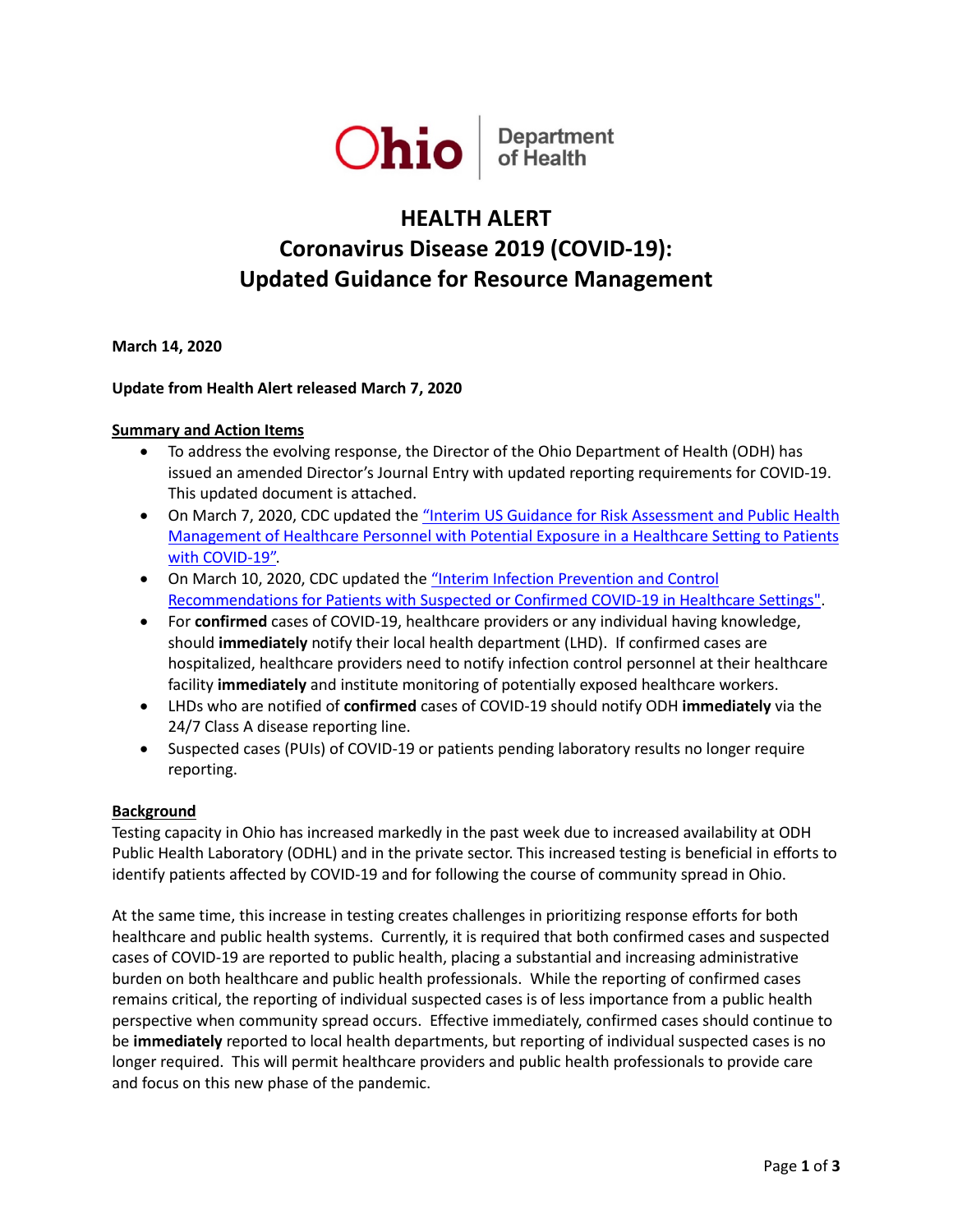Importantly, healthcare providers should advise patients being tested for COVID-19 that they should self-isolate until informed of the results of testing. Those testing positive must be reported as described elsewhere in this alert and should undergo continued isolation until released from isolation by their local health jurisdiction. Those testing negative may be released based upon the clinical assessment of their healthcare provider.

Healthcare workers potentially exposed to confirmed COVID-19 cases will need to be monitored by their hospital system's infection control or occupational health personnel for appropriate quarantine/ isolation and return to work directives. Hospital systems will need to communicate their monitoring activities to the local health jurisdiction in a manner provided by the local health jurisdiction.

## **Updated Reporting Requirements**

To address the evolving response, the Director of the ODH, Dr. Amy Acton, has issued an amended Director's Journal Entry (attached), with updated reporting requirements for COVID-19. These changes will focus healthcare and public health capacity to more strategically leverage infrastructure and resources to slow the transmission of disease.

#### **Management of Resources in Healthcare Settings**

On March 10, 2020, CDC released updated guidance[, "Interim Infection Prevention and Control](https://www.cdc.gov/coronavirus/2019-ncov/infection-control/control-recommendations.html)  [Recommendations for Patients with Suspected or Confirmed COVID-19 in Healthcare Settings".](https://www.cdc.gov/coronavirus/2019-ncov/infection-control/control-recommendations.html) This guidance includes recommendations for the use of facemasks as an acceptable alternative when the supply chain of respirators cannot meet the demand. When available, respirators (instead of facemasks) are preferred, and should be prioritized for situations when respiratory protection is most important (e.g., aerosol-generating procedures). This guidance also highlights other areas for conservation of resources in healthcare settings, including:

- Use of single person rooms with the door closed for known or suspected cases of COVID-19, with airborne infection isolation rooms (AIIRs) reserved for patients undergoing aerosolizedgenerating procedures.
- Prioritization of other personal protective equipment when resources are limited.

On March 7, 2020, CDC released updated guidance, ["Interim US Guidance for Risk Assessment and](https://www.cdc.gov/coronavirus/2019-ncov/hcp/guidance-risk-assesment-hcp.html)  [Public Health Management of Healthcare Personnel with Potential Exposure in a Healthcare Setting to](https://www.cdc.gov/coronavirus/2019-ncov/hcp/guidance-risk-assesment-hcp.html)  [Patients with COVID-19".](https://www.cdc.gov/coronavirus/2019-ncov/hcp/guidance-risk-assesment-hcp.html) This guidance includes recommendations for healthcare personnel contact tracing, monitoring, and work restrictions in selected circumstances. These include allowances for asymptomatic healthcare personnel who have had an exposure to COVID-19 patient to continue to work after options to improve staffing have been exhausted and in consultation with their occupational health program.

## **Updated Specimen Collection Procedures for COVID-19 Testing**

CDC is now recommending collecting only a nasopharyngeal (NP) swab for COVID-19 testing when samples are to be tested with the CDC Emergency Use Authorization Assay, *CDC 2019-Novel Coronavirus (2019-nCoV) Real-Time RT-PCR Diagnostic Panel (CDC)*, which is currently in use at CDC and in most state laboratories, including ODHL. When using other laboratories or assays, please consult recommendations for specimen types and handling that are specific to those assays.